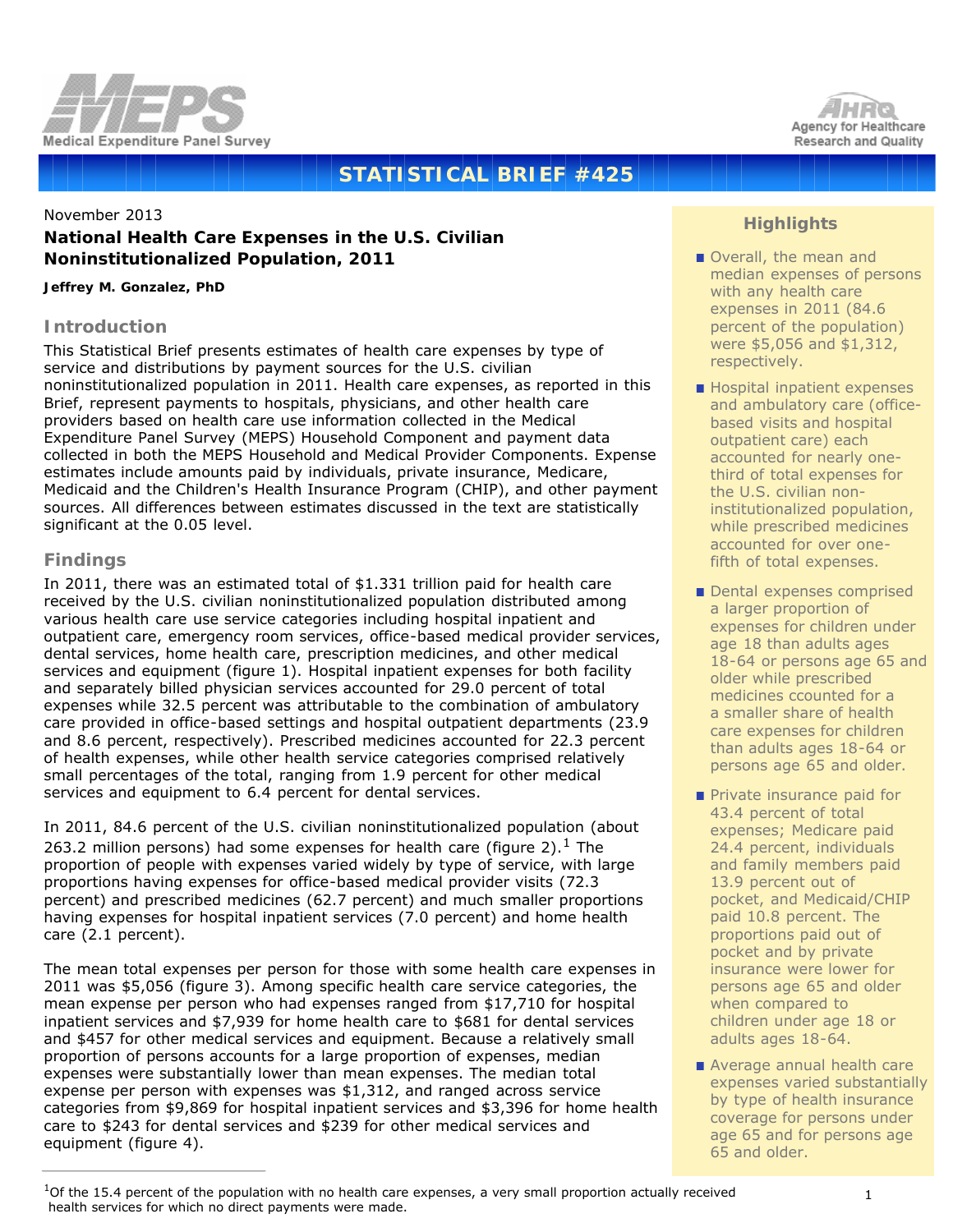In 2011, ambulatory expenses (office-based and hospital outpatient) comprised about one-third of expenses overall (figure 5). A slightly lower proportion of expenses were for ambulatory care for persons age 65 and older (28.4 percent) than for either children under age 18 (34.1 percent) or adults aged 18–64 (34.4 percent). While inpatient expenses comprised about one-third of total expenses for persons age 65 and older, only 21.7 percent of expenses for children under age 18 were for inpatient care. Expenses for prescribed medicines comprised over one-fifth of expenses for adults aged 18–64 (23.7 percent) and age 65 and over (21.5 percent) but only 15.4 percent of expenses for children under age 18. Dental expenses accounted for 6.4 percent of overall expenses, but ranged from 3.6 percent for persons age 65 and older to 18.1 percent for children under age 18. Expenses for emergency room care comprised 5.8 percent of overall expenses, and ranged from 2.2 percent for persons age 65 and older to 5.7 percent for children under age 18.

Health care expenses are paid largely by third-party payers (e.g., private and public sources of payment). In 2011, private insurance paid 43.4 percent of total expenses; Medicare paid 24.4 percent, individuals and family members paid 13.9 percent out of pocket, and Medicaid/CHIP paid 10.8 percent (figure 6). Private insurance paid for 49.1 percent of expenses for children under age 18 and 56.7 percent for adults ages 18–64 but only 16.1 percent for persons age 65 and older. Conversely, Medicare paid nearly two-thirds of expenses (62.4 percent) for persons age 65 and older versus only 8.2 percent for younger adults. Moreover, Medicaid/CHIP paid for almost one-third (29.7 percent) of expenses for children under age 18 compared to only 11.7 percent for adults ages 18–64 and 3.7 percent for persons age 65 and older.

Average annual health care expenses varied substantially by type of health insurance coverage (figure 7). Among persons under age 65 with expenses, the mean expenses for those who had public insurance only (\$4,678) or any private insurance (\$4,272) were higher than for the uninsured (\$2,156). Among persons age 65 and older with expenses, those with Medicare only had lower mean expenses (\$8,587) than those with both Medicare and other public sources of payment (\$12,249).

### **Data Source**

The estimates in this Statistical Brief are based upon data from the MEPS HC-147: 2011 Full Year Consolidated Data File.

## **Definitions**

#### *Expenditures*

Expenditures include total direct payments from all sources to hospitals, physicians, home health providers (agency and paid independent providers), dental providers, other types of health care providers (e.g., physical therapists, chiropractors, optometrists, etc.) and pharmacies for services reported by respondents in the MEPS-HC. Expenditures for hospital-based services include those for both facility and separately billed physician services.

### *Sources of payment*

- Out of pocket: This category includes expenses paid by the user or other family member.
- Private insurance: This category includes payments made by insurance plans covering hospital and medical care (excluding payments from Medicare, Medicaid, and other public sources). Payments from Medigap plans or TRICARE (Armed Forces—related coverage) are included.
- Medicare: Medicare is a federally financed health insurance plan for persons age 65 and older, persons receiving Social Security disability payments, and persons with end-stage renal disease. Medicare Part A, which provides hospital insurance, is automatically given to those who are eligible for Social Security. Medicare Part B provides supplementary medical insurance that pays for medical expenses and can be purchased for a monthly premium. Medicare Part D provides optional coverage for prescribed medicines.
- Medicaid/CHIP: Medicaid and CHIP are means-tested government programs jointly financed by federal and state funds that provide health care to those who are eligible. Medicaid is designed to provide health coverage to families and individuals who are unable to afford necessary medical care while CHIP provides coverage to additional low income children not eligible for Medicaid. Eligibility criteria for both programs vary significantly by state.
- Other sources: This category includes payments from the Department of Veterans Affairs (except TRICARE); other federal sources (Indian Health Service, military treatment facilities, and other care provided by the federal government); various state and local sources (community and neighborhood clinics, state and local health departments, and state programs other than Medicaid/CHIP); Workers' Compensation; various unclassified sources (e.g., automobile, homeowner's, or other liability insurance, and other miscellaneous or unknown sources); Medicaid/CHIP payments reported for persons who were not reported as enrolled in the Medicaid or CHIP programs at any time during the year; and private insurance payments reported for persons without any reported private health insurance coverage during the year.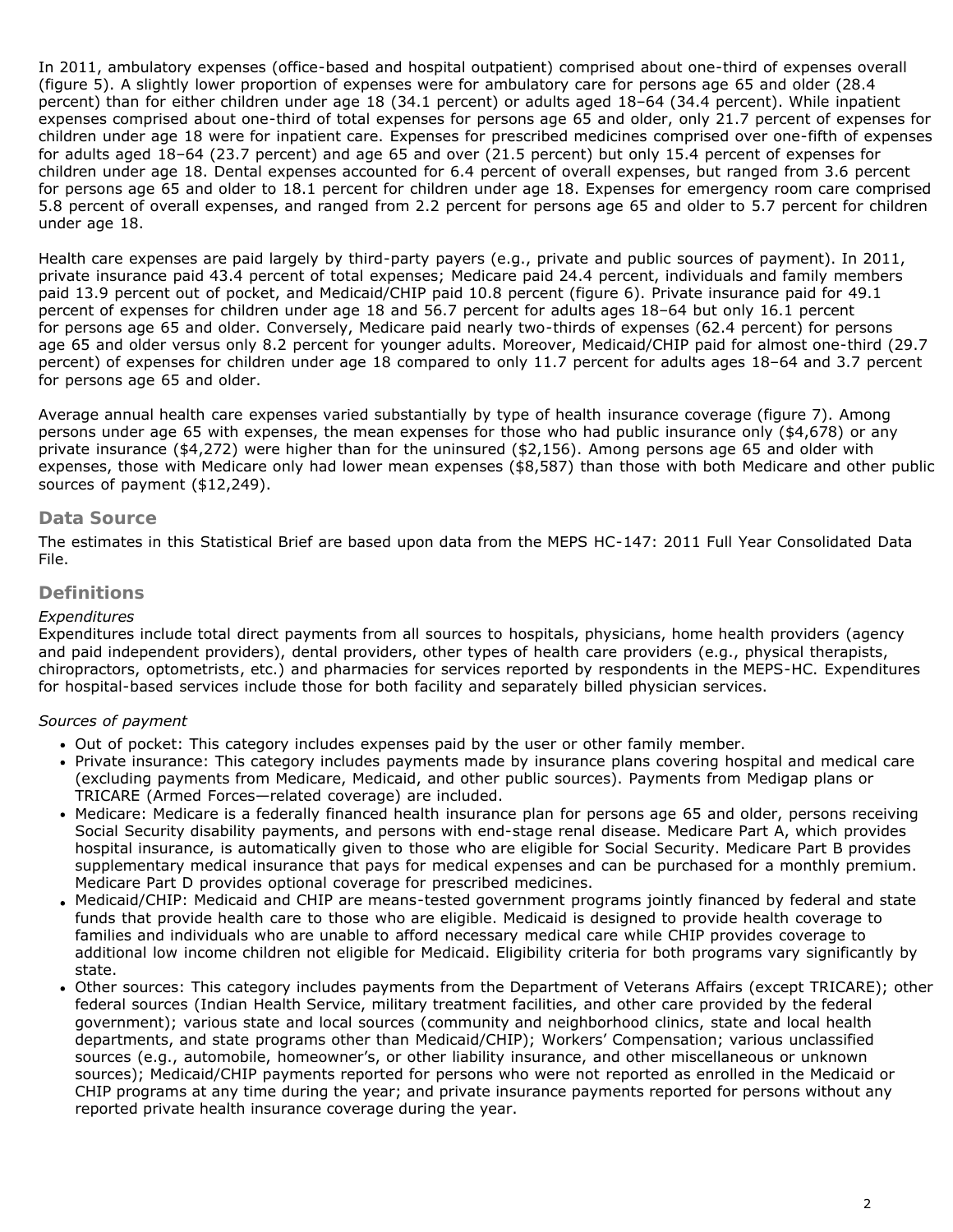#### *Health insurance status*

Individuals under age 65 were classified in the following three insurance categories, based on household responses to health insurance status questions:

- Any private health insurance: Individuals who, at any time during the year, had insurance that provides coverage for hospital and physician care (other than Medicare, Medicaid/CHIP, or other public hospital/physician coverage) were classified as having private insurance. Coverage by TRICARE (Armed Forces—related coverage) was also included as private health insurance. Insurance that provides coverage for a single service only, such as dental or vision coverage, was not included.
- Public coverage only: Individuals were considered to have public coverage only if they met both of the following criteria: 1) they were not covered by private insurance at any time during the year, 2) they were covered by any of the following public programs at any point during the year: Medicare, Medicaid/CHIP, or other public hospital/physician coverage.
- Uninsured: The uninsured were defined as people not covered by private hospital/physician insurance, Medicare, TRICARE, Medicaid/CHIP, or other public hospital/physician programs at any time during the entire year or period of eligibility for the survey.

Individuals age 65 and older were classified into the following three insurance categories:

- Medicare and private insurance: This category includes persons classified as Medicare beneficiaries and covered by Medicare and a supplementary private policy.
- Medicare and other public insurance: This category includes persons classified as Medicare beneficiaries who met both of the following criteria: 1) They were not covered by private insurance at any point during the year, 2) They were covered by one of the following public programs at any point during the year: Medicaid, other public hospital/physician coverage.
- Medicare only: This category includes persons classified as Medicare beneficiaries but not classified as Medicare and private insurance or as Medicare and other public insurance. This group includes persons who were enrolled in Medicare Advantage (Part C) and persons who had traditional Medicare fee-for-service coverage only.

## **About MEPS-HC**

MEPS-HC is a nationally representative longitudinal survey that collects detailed information on health care utilization and expenditures, health insurance, and health status, as well as a wide variety of social, demographic, and economic characteristics for the U.S. civilian noninstitutionalized population. It is cosponsored by the Agency for Healthcare Research and Quality (AHRQ) and the National Center for Health Statistics.

MEPS expenditure data are derived from both the Medical Provider Component (MPC) and Household Component (HC). MPC data are generally used for hospital-based events (e.g., inpatient stays, emergency room visits, and outpatient department visits), prescribed medicine purchases, and home health agency care. Office based physician care estimates use a mix of HC and MPC data while estimates for non-physician office visits, dental and vision services, other medical equipment and services, and independent provider home health care services are based on HC provided data. Details on the estimation process can be found in Machlin, S.R. and Dougherty, D.D. *Overview of Methodology for Imputing Missing Expenditure Data in the Medical Expenditure Panel Survey*. Methodology Report No. 19. March 2007. Agency for Healthcare Research and Quality, Rockville, MD.

[http://www.meps.ahrq.gov/mepsweb/data\\_files/publications/mr19/mr19.pdf](http://www.meps.ahrq.gov/mepsweb/data_files/publications/mr19/mr19.pdf)

For more information about MEPS, call the MEPS information coordinator at AHRQ (301) 427-1406 or visit the MEPS Web site at [http://www.meps.ahrq.gov/.](http://www.meps.ahrq.gov/)

#### **References**

Cohen, J. *Design and Methods of the Medical Expenditure Panel Survey Household Component*. MEPS Methodology Report No. 1. AHCPR Pub. No. 97-0026. Rockville, MD: Agency for Healthcare Policy and Research, 1997. [http://www.meps.ahrq.gov/mepsweb/data\\_files/publications/mr1/mr1.pdf](http://www.meps.ahrq.gov/mepsweb/data_files/publications/mr1/mr1.pdf)

Cohen, S. *Sample Design of the 1996 Medical Expenditure Panel Survey Household Component*. MEPS Methodology Report No. 2. AHCPR Pub. No. 97-0027. Rockville, MD: Agency for Health Care Policy and Research, 1997. [http://www.meps.ahrq.gov/mepsweb/data\\_files/publications/mr2/mr2.pdf](http://www.meps.ahrq.gov/mepsweb/data_files/publications/mr2/mr2.pdf)

Cohen, S. Design Strategies and Innovations in the Medical Expenditure Panel Survey. *Medical Care*, July 2003: 41(7) Supplement: III-5–III-12.

Ezzati-Rice, T.M., Rohde, F., Greenblatt, J. *Sample Design of the Medical Expenditure Panel Survey Household*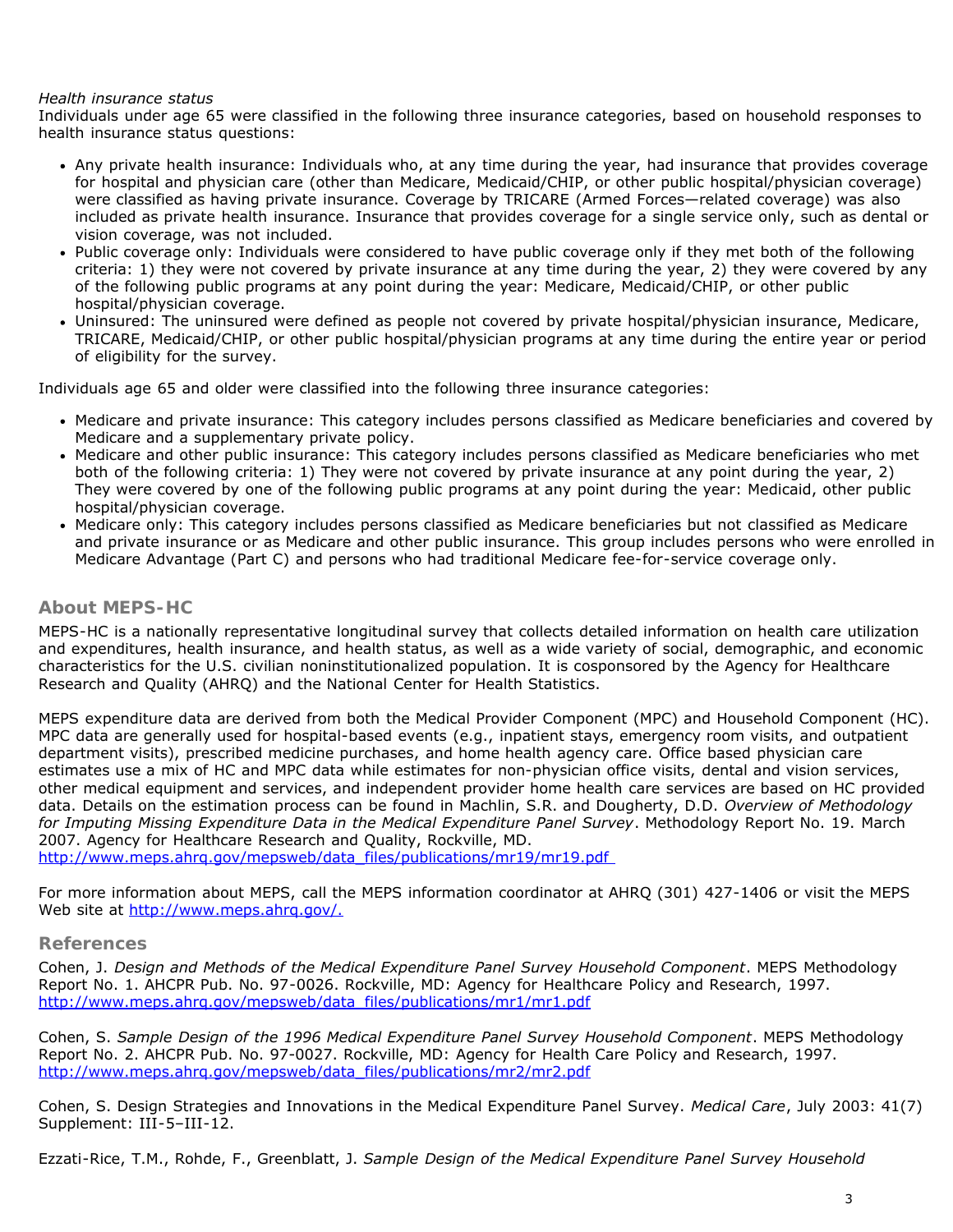*Component, 1998–2007*. Methodology Report No. 22. March 2008. Agency for Healthcare Research and Quality, Rockville, MD. [http://www.meps.ahrq.gov/mepsweb/data\\_files/publications/mr22/mr22.pdf](http://www.meps.ahrq.gov/mepsweb/data_files/publications/mr22/mr22.pdf)

Sing, M., Banthin, J., Selden, T., et al. *Reconciling Medical Expenditure Estimates from the MEPS and NHEA, 2002*. Health Care Financing Review 28(1):25–40, Fall 2006. Internet Address: <https://www.cms.gov/HealthCareFinancingReview/downloads/06Fallpg25.pdf>

#### **Suggested Citation**

Gonzalez, J.M. *National Health Care Expenses in the U.S. Civilian Noninstitutionalized Population, 2011*. Statistical Brief #425. November 2013. Agency for Healthcare Research and Quality, Rockville, MD. [http://www.meps.ahrq.gov/mepsweb/data\\_files/publications/st425/stat425.pdf](http://www.meps.ahrq.gov/mepsweb/data_files/publications/st425/stat425.pdf)

\* \* \*

AHRQ welcomes questions and comments from readers of this publication who are interested in obtaining more information about access, cost, use, financing, and quality of health care in the United States. We also invite you to tell us how you are using this Statistical Brief and other MEPS data and tools and to share suggestions on how MEPS products might be enhanced to further meet your needs. Please email us at [MEPSProjectDirector@ahrq.hhs.gov](mailto:MEPSProjectDirector@ahrq.hhs.gov) or send a letter to the address below:

Steven B. Cohen, PhD, Director Center for Financing, Access, and Cost Trends Agency for Healthcare Research and Quality 540 Gaither Road Rockville, MD 20850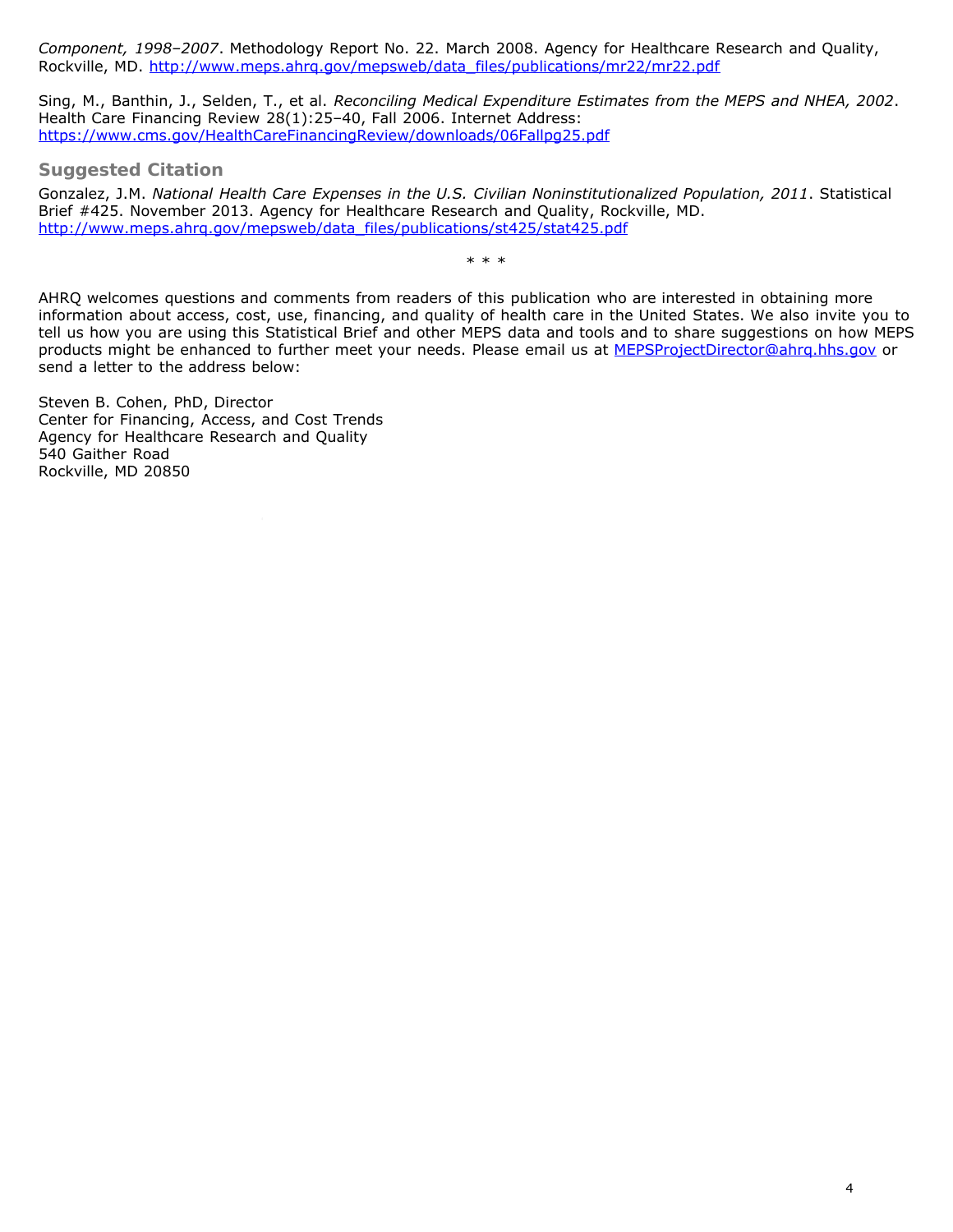



Statistical Brief #425: National Health Care Expenses in the U.S. Civilian Noninstitutionalized Population, 2011 5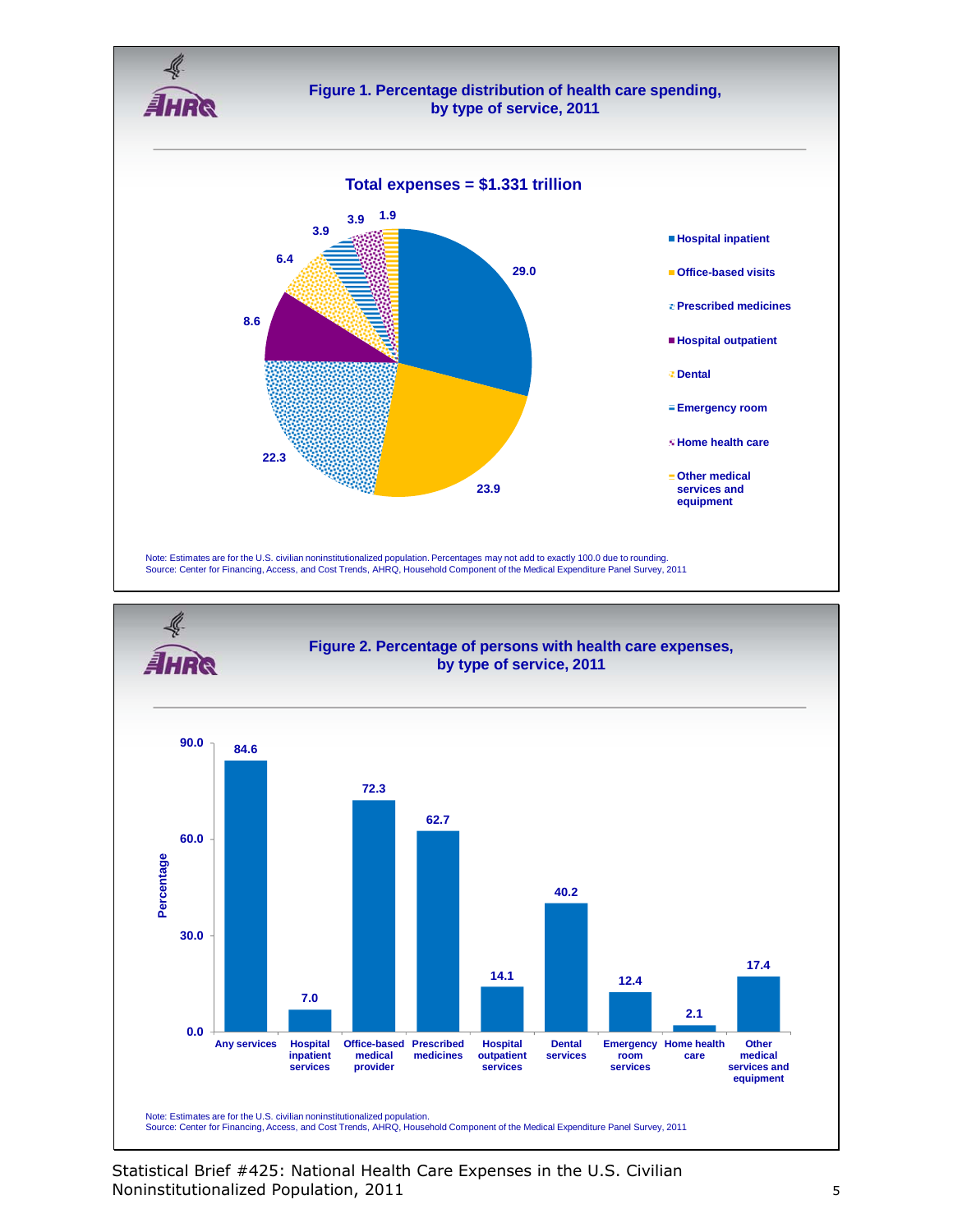

Statistical Brief #425: National Health Care Expenses in the U.S. Civilian Noninstitutionalized Population, 2011 66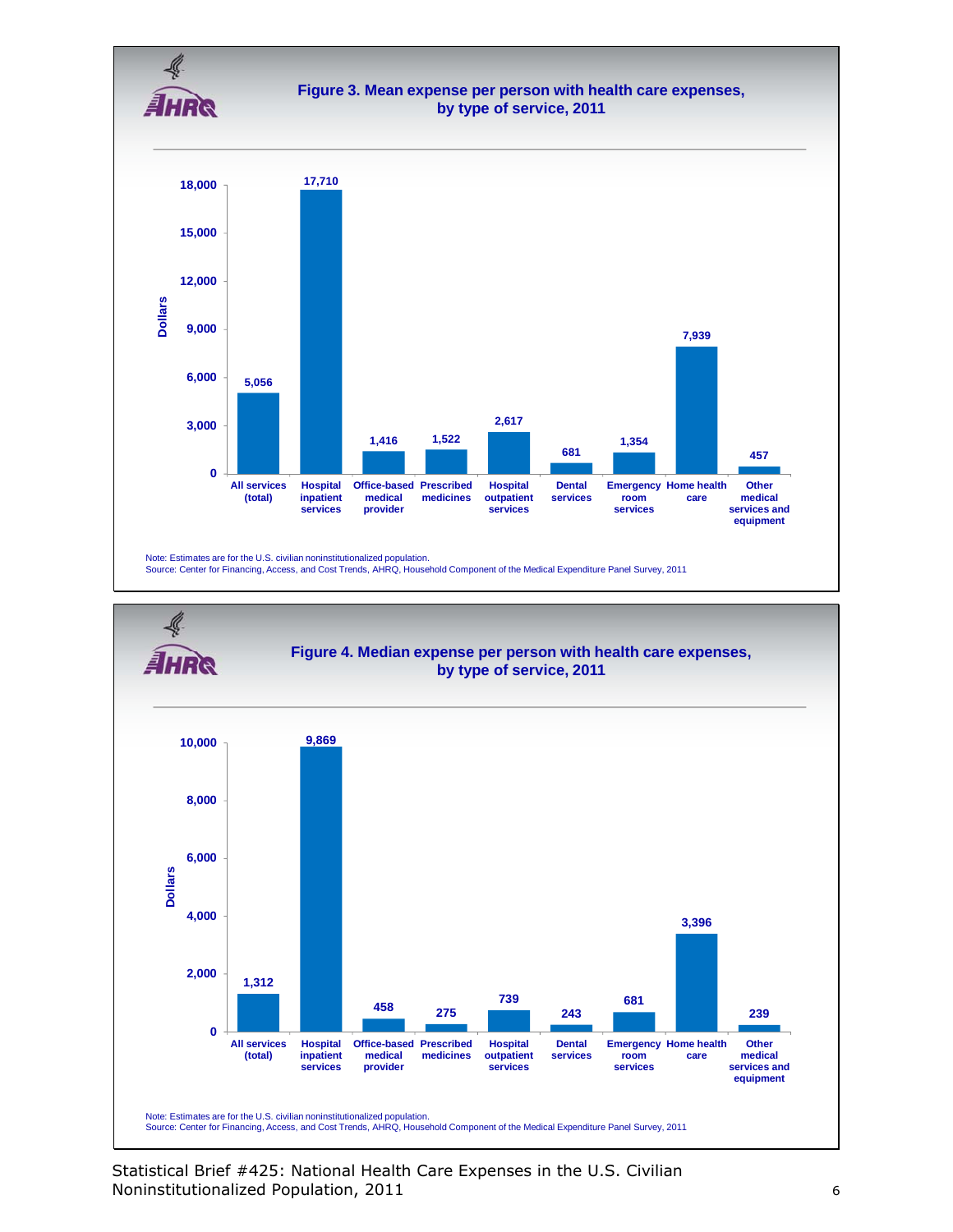

Statistical Brief #425: National Health Care Expenses in the U.S. Civilian Noninstitutionalized Population, 2011 7